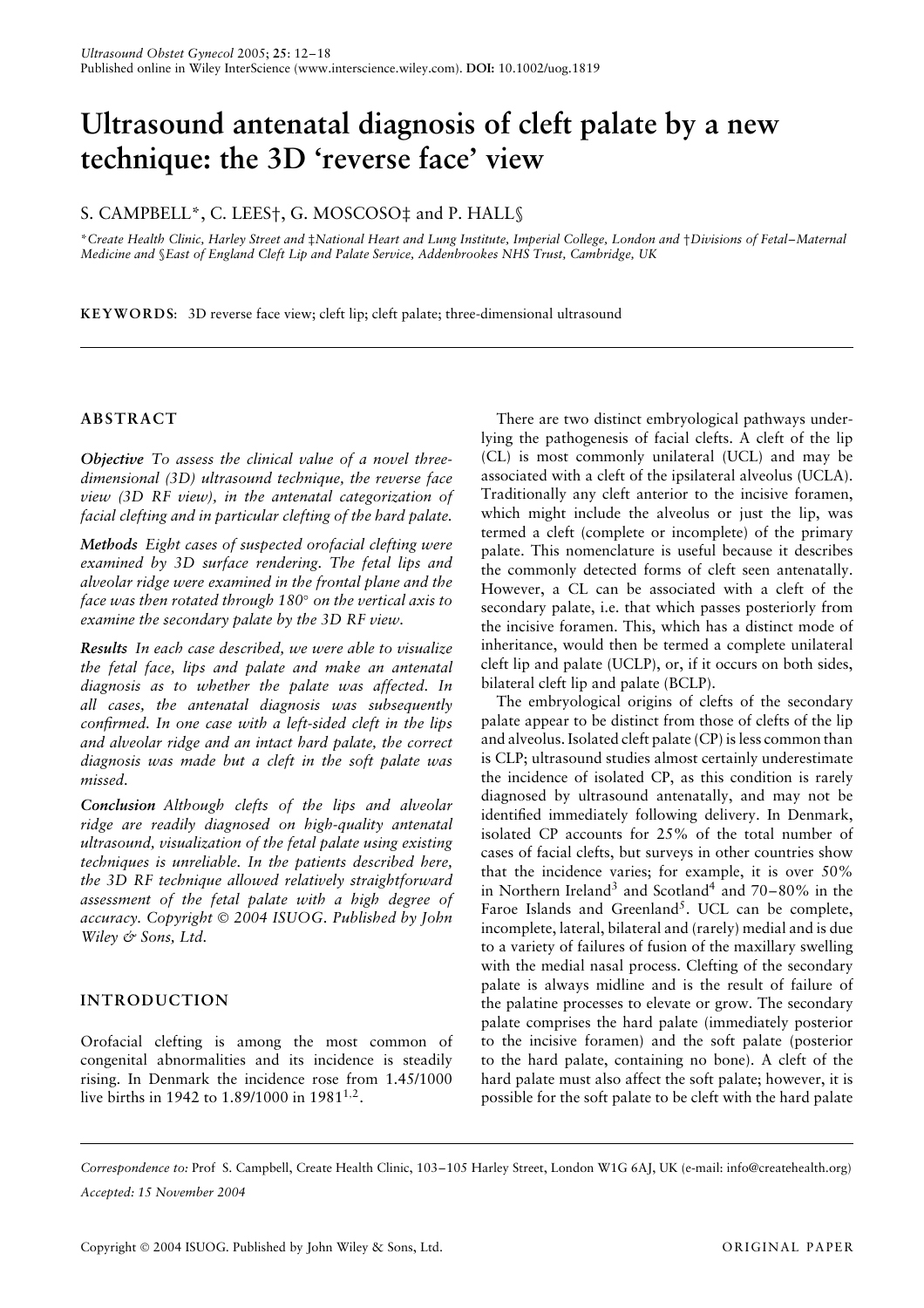remaining intact (previously termed an incomplete cleft of the secondary palate). These variations are illustrated in Figure 1, modified from the original more complex design by Kernohan<sup>6</sup>.

The prognosis for UCL or UCLA without palatal involvement is also very different from that of CP, which is more commonly associated with difficulties of speech, hearing and feeding and (following surgery) mid-face protrusion. CP is twice as common in girls, while UCLP is twice as common in boys<sup>2</sup>.

The incidence of structural abnormalities and syndromes associated with CLP ranges between 21%<sup>7</sup> and 38%8. The majority of cases are multifactorial, although a positive family history is obtained in about 26% of cases<sup>9</sup>. Therefore, prenatal diagnosis will rest primarily on careful screening with ultrasound. The effectiveness of ultrasound screening for CLP varies widely between series. Stoll *et al*. <sup>10</sup> described how a systematic approach improved the detection rate of facial clefts from 5.3% between 1979 and 1988 to 26.5% during the years 1989–1998. Nevertheless, the diagnosis of isolated CP is extremely low as a palatal defect will not be recognized on the standard oblique face view that is used routinely to assess the upper lip and alveolar ridge, because shadowing of the palate by the densely bony ridge makes visualisation difficult. Even though one's suspicion is raised once a diagnosis of UCL has been made, it is still extremely difficult to report on the state of the secondary palate with confidence, despite the introduction of three-dimensional  $(3D)$  technology<sup>11</sup>.

A simple, rapid and effective technique to view the palate and assess its normality is required. We



**Figure 1** Diagram of Kernohan's 'striped Y', modified from the original more complex design<sup>6</sup>.

have previously described briefly and illustrated a new technique which we have termed the 3D 'reverse face' view  $(3D \nightharpoonup R$  view)<sup>12</sup>, which we postulated would be a simple, rapid and effective method of visualizing the palate and palatal defects. In this paper we describe our experience with the technique in the antenatal categorization of facial clefting (in particular palatal defects) in eight fetuses in which an initial two-dimensional (2D) diagnosis indicated the likelihood of a facial cleft.

#### **METHODS**

The ultrasound examinations in this investigation were performed with the GE Voluson 730 (GE Medical Systems, Bedford, UK) which has 2D, 3D, 4D and Doppler facilities. All ultrasound scans were undertaken by either one of two operators (S.C., C.L.), or both. The fetal face was visualized by obtaining a 2D profile or near-profile and the volume box adjusted to encompass the complete facial outline and cranium. To obtain a high-resolution 3D/4D image, a slow frame rate (2.7 Hz) or a 3D sweep was used. The harmonic setting was usually employed for better interface definition. Care was taken to avoid intervening limbs or umbilical cord obstructing the view of the lips and alveolus. The viewbar was adjusted to provide an optimized surface-rendered image of the face (Figure 2). If the face was oblique, it was rotated until a frontal view of the face was obtained. The lips were examined and the viewbar was then scrolled through the lips until the alveolar ridge was identified (Figure 3a). Further movement of the viewbar through the face to identify the palate usually resulted in a severely shadowed image which was diagnostically unhelpful and may be misleading (Figure 3b–d). The RF view overcame this problem. A return to the frontal view of the face was made and the face rotated through 180◦. This provided an unobstructed view of the palatal area, nasal cavity and orbits. The viewbar was then scrolled through the length of the palate (Figure 4). It is important that a true coronal plane is obtained. This was ensured by minor adjustments to the rotational axis so that both eyes were symmetrically placed in the upper part of the image, with the nasal cavity in the midline between and just below the eyeballs. In normal cases, the intact palate was



**Figure 2** Demonstration of normal nose and lips. The viewbar is placed above a two-dimensional profile view of the face (a) to provide an optimal surface-rendered frontal image (b).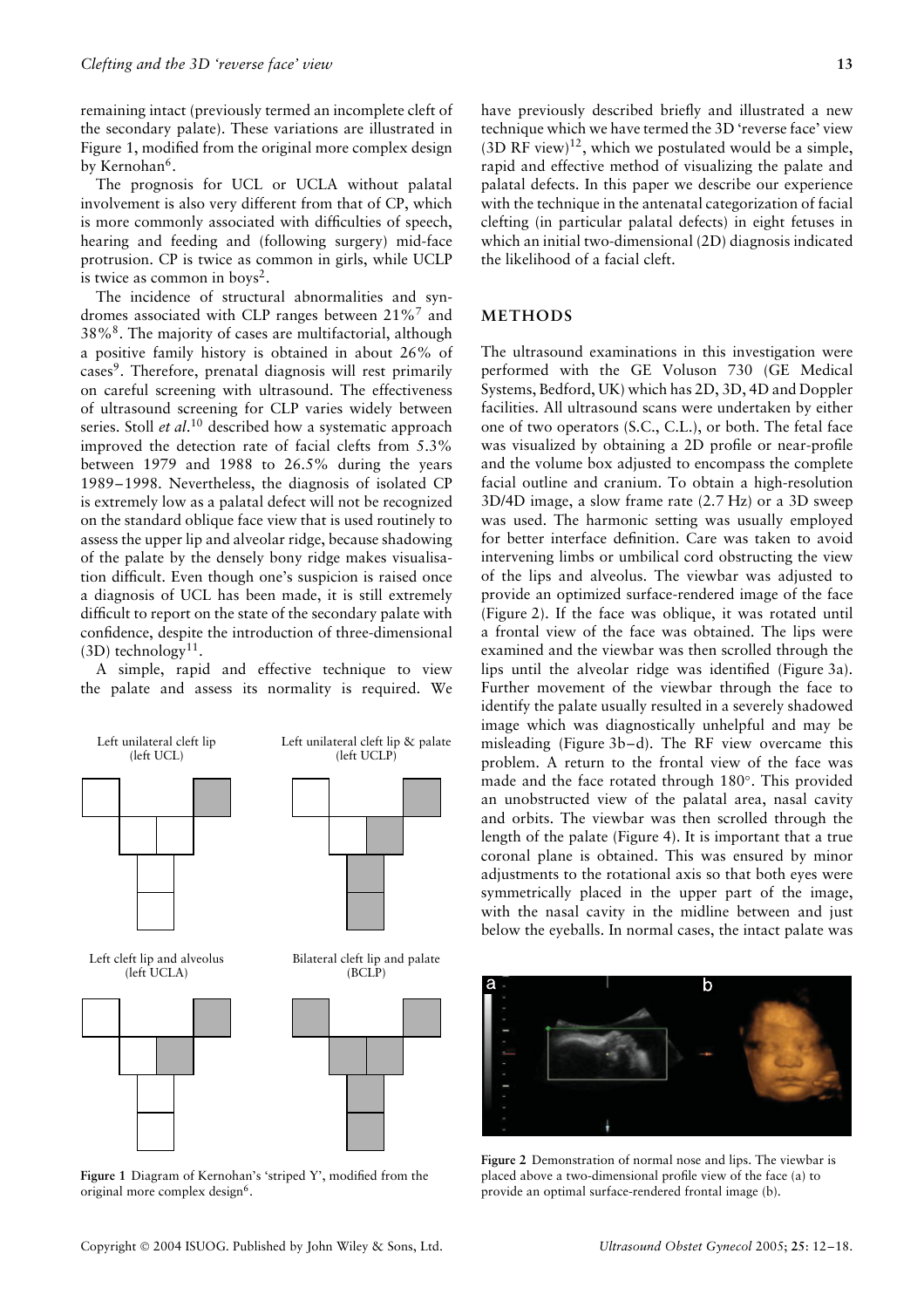

**Figure 3** Sequential sections through the alveolar ridge and palatal area by the conventional front-to-back method. Beyond the alveolar ridge (a) there is increasing shadowing of the palatal area (b–d).

then seen as a distinct line separating the nasal from the oral cavities (Figure 5a). The hard palate could be clearly seen throughout its length, the only exception being when a limb in front of the face caused significant shadowing. This was usually only a temporary problem. Visualization of the hard palate, however, was not affected by umbilical cord or placenta. Degrees of obliquity of more than a three-quarter profile were unsuitable for obtaining a good RF view. The surface-rendered mode, in our experience, provided optimal visualization of the hard palate, although the gradient light algorithm also provided excellent views, especially of the bony palate and nasal cavity (Figure 5). We did not confidently identify

**Figure 4** Images corresponding to those in Figure 3 showing the alveolar ridge and palate using the reverse face view. Clear visualization of the orbits, nasal cavity with septum and palate are identified at all levels from the alveolus (a) to the posterior aspect of the hard palate (b–d).

the soft palate. This was probably due to the fact that the soft tissues of the velum do not provide sufficient reflections, although another factor is that as the velum hangs vertically down from the back of the hard palate, the plane of the soft palate is not at right angles in the coronal section.

The diagnosis and antenatal categorization of facial cleft was made in all eight cases by the RF view and these were all compared with detailed assessment after birth. The technique was rapid; obtaining the frontal view of the face to completion of visualization of the palate took 2 or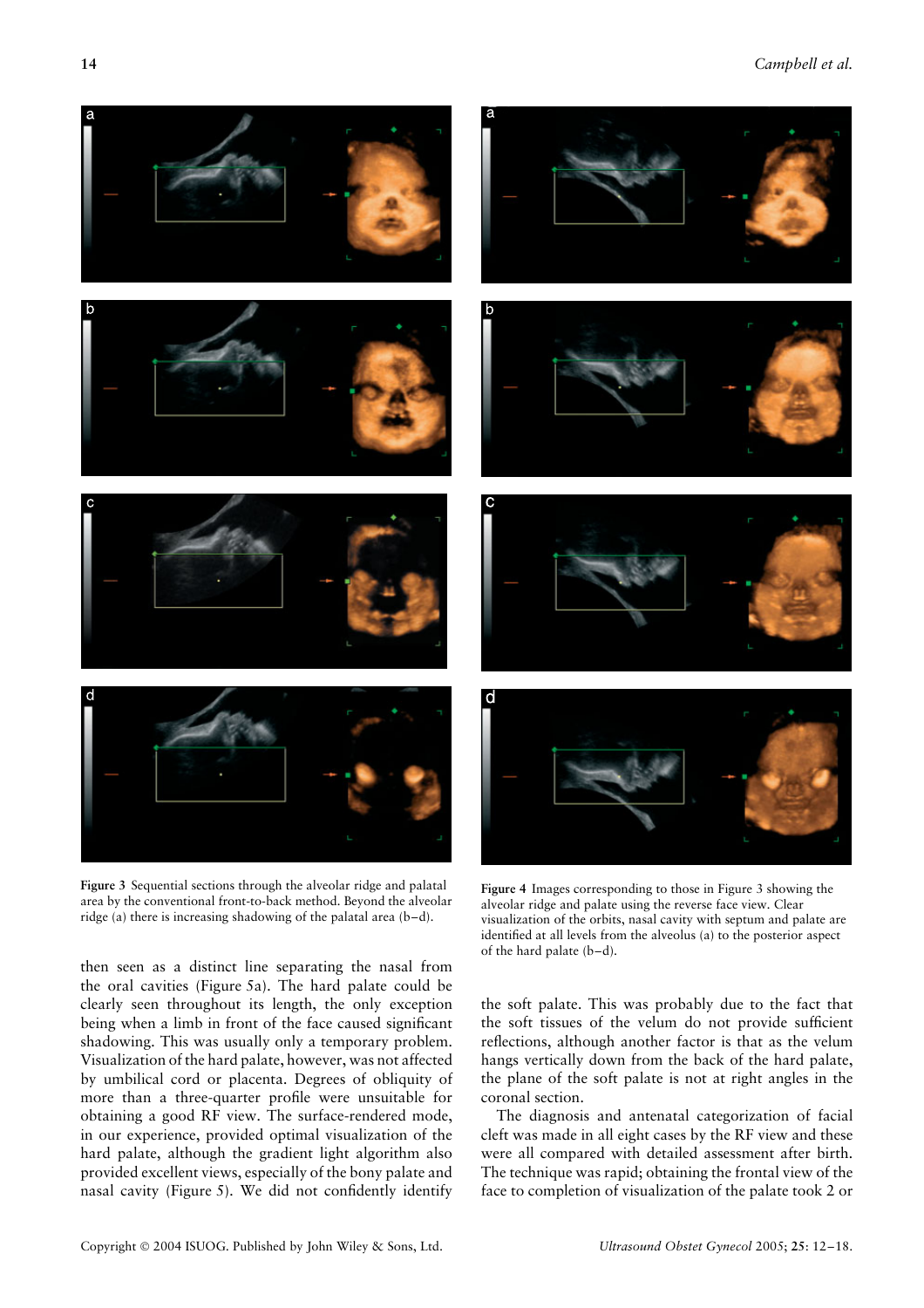

**Figure 5** Ultrasound images comparing the palate using the three-dimensional reverse face view with conventional surface-rendered (left) and translucent light (right) algorithms. (a) Normal palate: the point of fusion of the two palatine shelves is seen clearly in the translucent light mode; at this stage (29 weeks' gestation) the point of fusion consists of a cartilaginous matrix. (b) Cleft palate in a 23-week fetus: the tongue protrusion through the defect is more clearly seen in the conventional surface-rendered view but the translucent light mode shows the bony defect with slightly better definition.

3 min. In all cases (except Case 8) the stored 3D volume was analyzed antenatally. In seven cases the categorization was made before the baby was born; in Case 8 the analysis of the 3D volume was made after the child was born but the analysis by one of us (S.C.) was done without prior knowledge of the postnatal findings. All women consented to ultrasound images being used in this study.

#### **RESULTS**

The diagnosis of facial cleft made in all eight cases by the RF view is illustrated here by a brief description of each case. Table 1 summarizes the pre- and postnatal findings. Case 1 has been described previously in a Picture of the Month article $^{12}$ .

Case 1 was referred at 31 weeks because a scan 3 weeks previously at a tertiary center had diagnosed bilateral CL with major bilateral clefting of the alveolus. These findings were confirmed (Figure 6a). The RF view demonstrated a large defect in the primary and secondary (Figure 6b) palates. The edges of the cleft in the secondary palate were obscured by the tongue, which was partially elevated into the nasal cavity. The baby was born by spontaneous





BCLP, bilateral cleft lip and palate; UCLA, unilateral cleft lip and alveolus; UCLP, unilateral cleft lip and palate.

delivery at term  $+ 4$  days and weighed 3.27 kg. It had BCLP; the palatal defect was large. The CL was repaired 3 months after birth with partial closure of the hard palate, i.e. complete left vomerine flap, nasal floor reconstruction and a limited flap on the right side. The soft palate was repaired at 6 months of age.

Case 2 was referred at 29 weeks because a scan 5 weeks previously at a tertiary center had diagnosed left-sided CLA with deviation of the nasal septum. This was confirmed (Figure 7a). The RF view identified a narrow cleft of the secondary palate (Figure 7b). The baby was delivered spontaneously at 39 weeks and had UCLP. The CLA was repaired 3 months after birth and the CP 2 months after this.

Case 3 was referred at 25 weeks. A CL had been diagnosed during a routine scan at the local district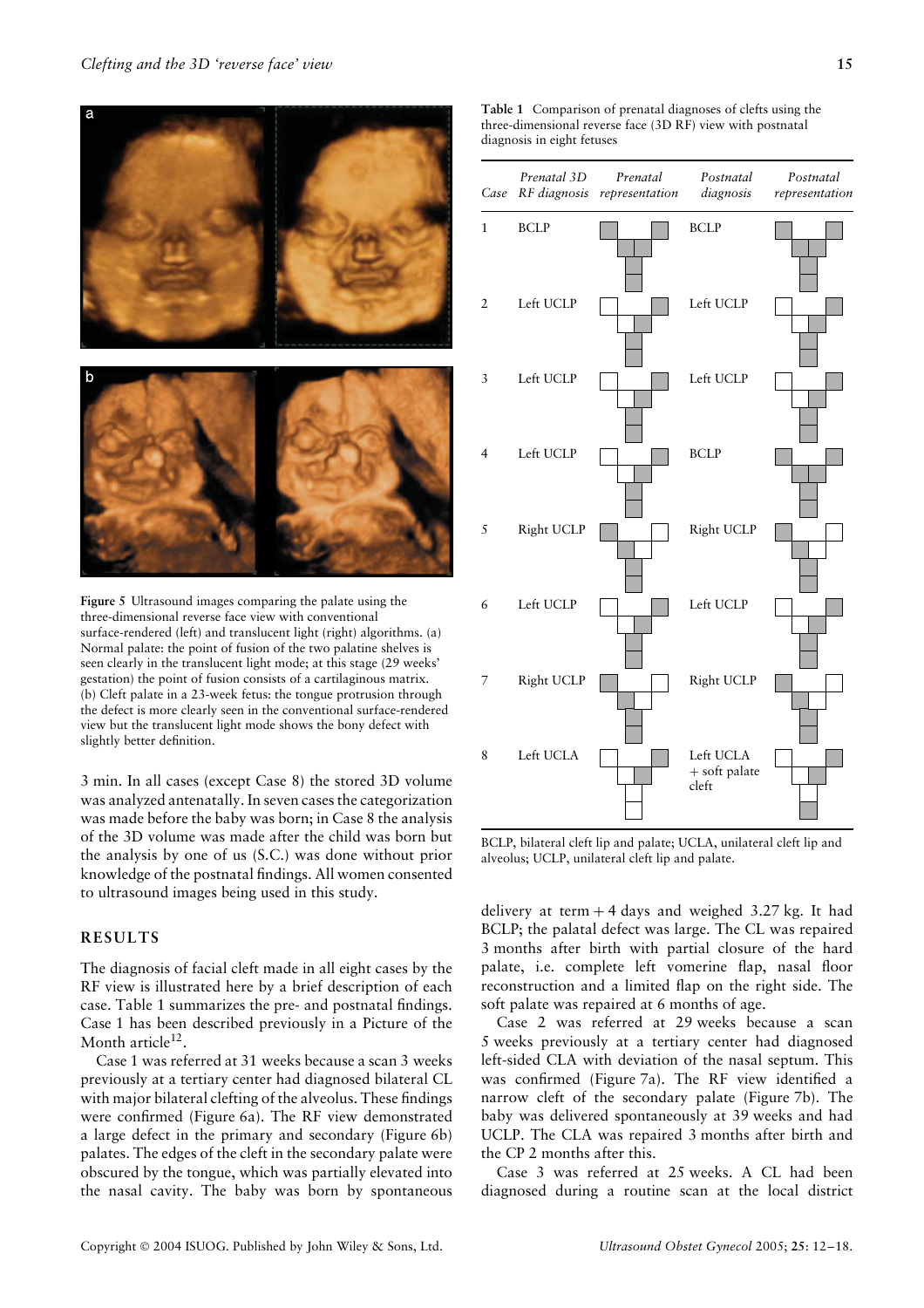

**Figure 6** Ultrasound images of Case 1. (a) Frontal view demonstrating bilateral cleft lip. (b) Reverse face view demonstrating cleft in the secondary palate; the fetal tongue has a corrugated echogenic appearance and obscures the margins of the cleft.



**Figure 7** Ultrasound images of Case 2. (a) Frontal view showing left-sided cleft lip. (b) Reverse face view showing narrow cleft in the secondary palate.



**Figure 8** Ultrasound images of Case 3. (a) Frontal view showing left-sided cleft lip; the umbilical cord crosses the chin and left cheek. (b) Reverse face view showing a narrow cleft of the secondary palate.

hospital at 20 weeks. The local tertiary hospital diagnosed a left-sided CLA. This was confirmed (Figure 8a); the defect in the alveolar ridge measured 15.4 mm. The RF view showed a narrow cleft of the secondary palate (Figure 8b). The baby was delivered spontaneously at 40 weeks and weighed 3.6 kg. A left-sided CLA and CP were present. The CL was repaired at 10 weeks and the palatal repair was carried out 4 months after this.

Case 4 was referred at 23 weeks because left-sided CLA was diagnosed at a tertiary hospital on routine scanning at 20 weeks. The diagnosis was confirmed (Figure 9a) and at this time sonography could not exclude a right-sided CL. The RF view revealed a narrow clefting of the hard palate (Figure 9b). The baby was delivered spontaneously at 37 weeks and weighed 3.3 kg. A bilateral CL was present and there was also a defect in the secondary palate. The CL was repaired at 3 months and the palate was successfully closed at 6 months.

Case 5 was referred at 25 weeks because a CL had been diagnosed on routine scanning at a district hospital at 21 weeks. A right-sided CL (Figure 10a) was confirmed. The defect in the alveolar ridge measured 0.55 mm. The RF view demonstrated a large cleft of the secondary palate (Figure 10b). The baby girl was delivered by Cesarean section at 41 weeks and weighed 3.6 kg. A right-sided CL with a defect in the hard palate was confirmed. The cleft in the secondary palate was repaired 3 months after birth in a one/two-stage procedure.

Case 6 was referred at 31 weeks because a left-sided CLA had been diagnosed at a tertiary hospital. The lesion in the lip was thought to reach the nostril but did not distort the nasal structure. The diagnosis was confirmed (Figure 11a). The RF view identified a large defect in the secondary palate (Figure 11b). There was a large herniation of the fetal tongue through the defect into



**Figure 9** Ultrasound images of Case 4. (a) Frontal view showing left-sided cleft lip. (b) Reverse face view showing moderate clefting of the secondary palate.



**Figure 10** Ultrasound images of Case 5. (a) Oblique frontal view showing right-sided cleft lip. (b) Reverse face view demonstrating large cleft in the secondary palate.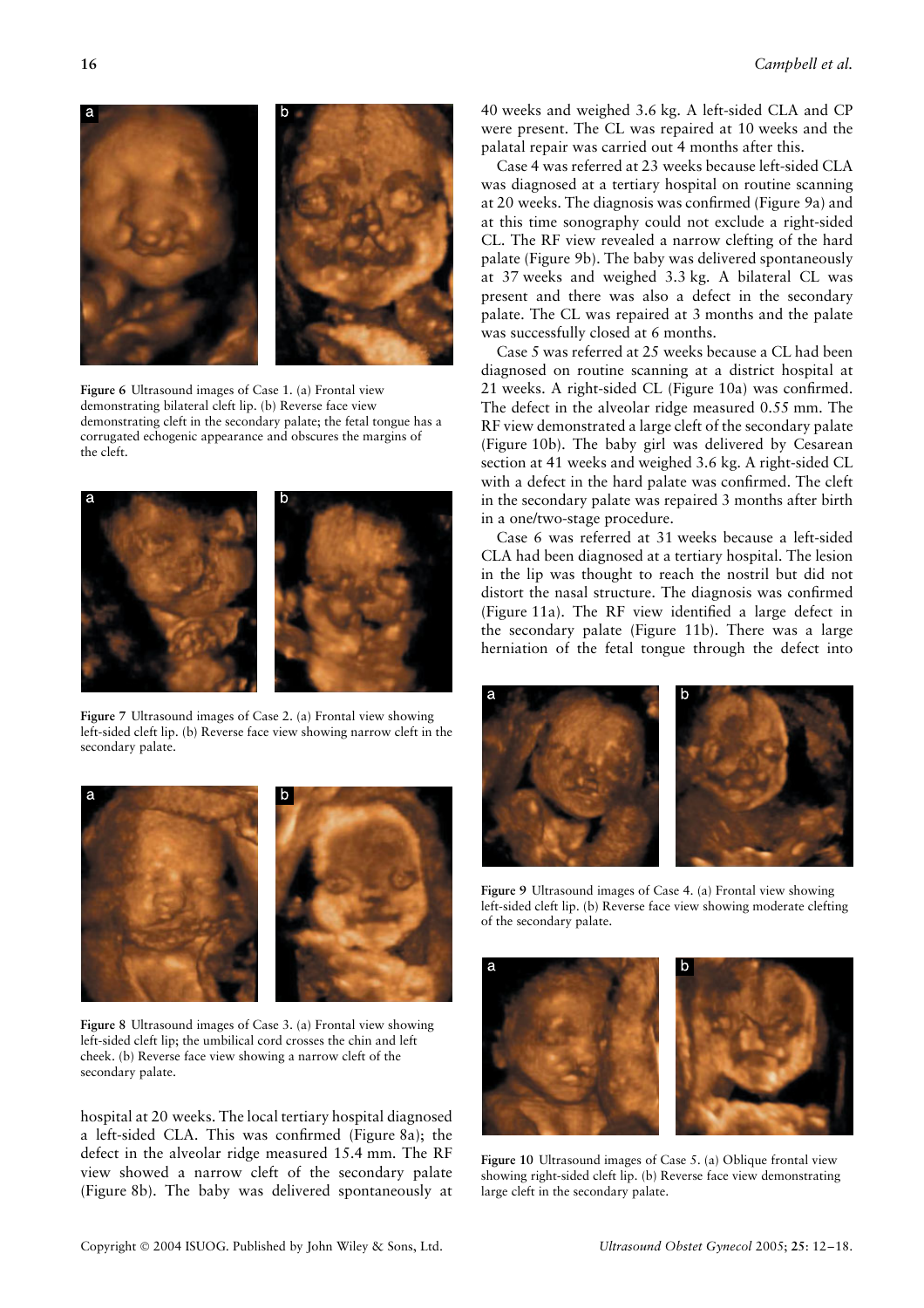

**Figure 11** Ultrasound images of Case 6. (a) Oblique frontal view of left-sided cleft extending into the nose. (b) Reverse face view demonstrating large palatal defect; the fetal tongue is herniated into the nasal cavity and has the typical echogenic corrugated appearance.



**Figure 12** Ultrasound images of Case 7. (a) Oblique frontal view showing right-sided cleft lip. (b) Reverse face view showing large defect in the secondary palate.

the nasal cavity, obscuring the margins of the defect. The baby was delivered spontaneously at 40 weeks, and weighed 3.96 kg. A left-sided CLA with a large palatal defect was present. The CL was repaired 3 months after birth and the palate was repaired at 6 months.

Case 7 was referred at 28 weeks because a CL had been diagnosed on routine ultrasound at 22 weeks. A right-sided CL was identified (Figure 12a), and there was a defect in the alveolar ridge measuring 12 mm. The RF view identified a large defect in the secondary palate (Figure 12b). The baby was delivered spontaneously at 39 weeks. The ultrasound findings were confirmed. The CL was repaired 3 months after birth. A partial closure of the palatal defect was performed at 6 months and complete closure of the palate and alveolus will be completed at 6–7 years of age.

Case 8 was referred following a routine detailed scan at 20 weeks. A unilateral left-sided CL and alveolar ridge was noted on both 2D and 3D examinations. The 3D RF view was not analyzed until after the birth of the baby. The 3120-g baby underwent spontaneous vaginal delivery at 40 weeks. The child was noted to have a complete CL with a fissure in the alveolus. The hard palate was intact but there was an unpredicted cleft of the soft palate. There was a tiny 'notch' in the palpable posterior border of the hard palate. The baby therefore had an incomplete



**Figure 13** Ultrasound images of Case 8. (a) Oblique frontal view showing left-sided cleft lip. (b) Reverse face view showing intact secondary palate; the possible defect in the velum is visible.

cleft of the primary palate and an incomplete cleft of the secondary palate. Without knowledge of the postnatal findings analysis of the stored volume diagnosed leftsided clefting of the lip and alveolar ridge (Figure 13a) and an intact hard palate (Figure 13b). The cleft in the soft palate was not identified although subsequent analysis after knowledge of the postnatal findings did suggest a cleft of the velum.

#### **DISCUSSION**

At the present time high-resolution 2D scanning remains the cornerstone of prenatal diagnosis. The advantage of 3D over 2D imaging, apart from the apparent improvement in parental–fetal bonding and the increased facility to study fetal behavior<sup>13</sup>, has been questioned. Nevertheless, new applications for 3D scanning are currently being explored in many centers as a result of the rapid improvement in equipment. 3D surface rendering has been used by several groups of workers to improve the diagnosis of  $CLP^{14-19}$ . While most groups find that 3D improves the diagnostic capability of 2D ultrasound, one leading group found that 3D ultrasound failed to provide any additional diagnostic information $11$ .

On carefully reading these papers, both 2D and 3D images appear to illustrate clefts of the lips, alveolus and primary palate, but not of the secondary palate. The alveolus is clearly detectable on a 2D oblique face view and indeed 2D has the advantage that the size of the defect can be measured accurately. It is perhaps not surprising then that groups with experience in visualizing the alveolar ridge find that 3D does not confer any advantages, especially when, if it is applied in the conventional way, shadowing by the maxilla and alveolus remains problematical.

The 3D technique described here specifically overcomes the shadowing by rotating the frontal facial image through 180◦ along the vertical axis, so that the palate, nasal cavity and orbits can be approached from the reverse side. Why shadowing occurs when the viewbar is moved from the front backwards and not from the back forwards